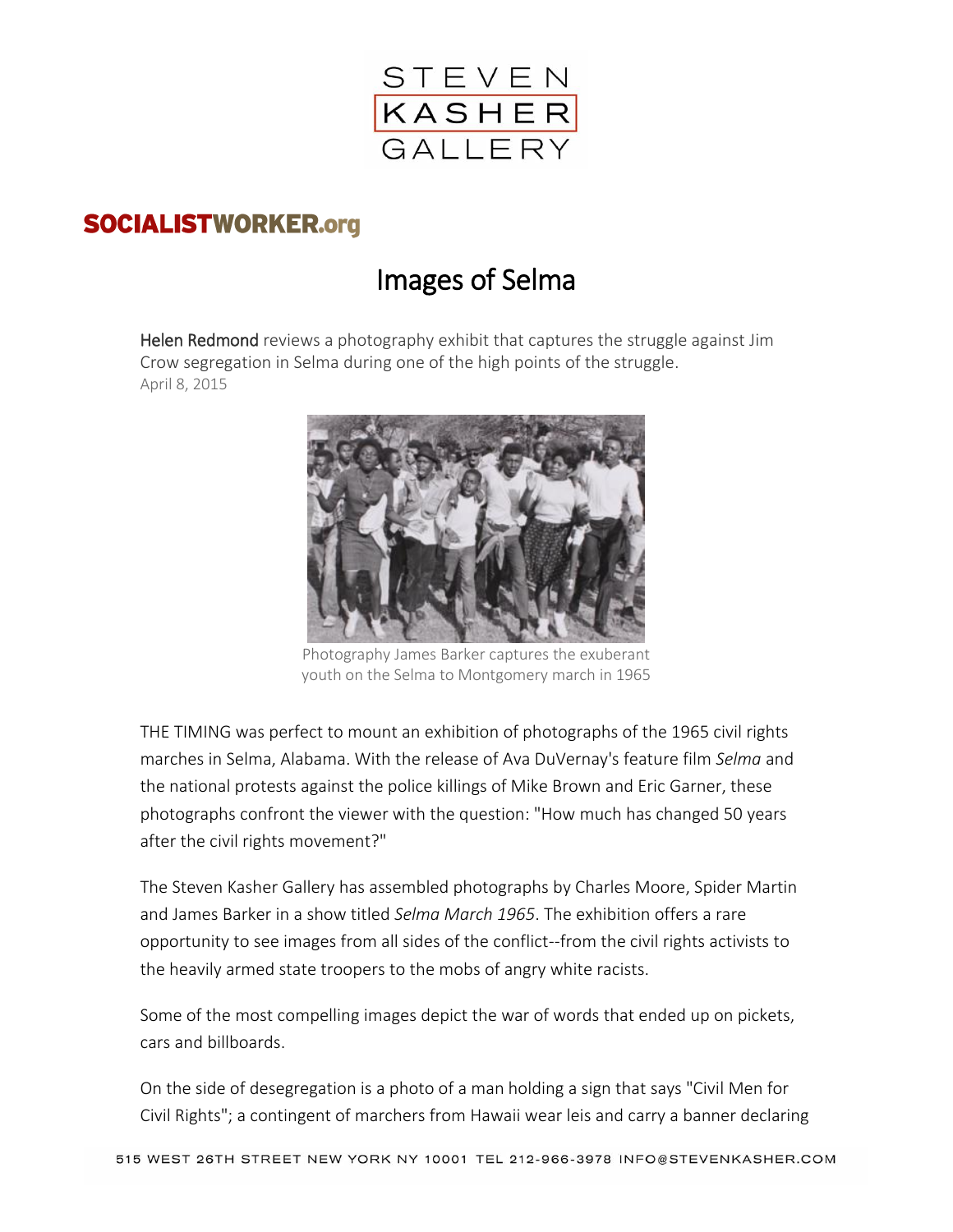

"Hawaii Knows Integration Works"; and a smiling child clutching a sign that saying "Integration for One, Integration for All." Another photo shows the back of a Black man's blue jean jacket, embossed with the Confederate flag, but with the angry words "Alabama God Damn," in reference to the Nina Simone song.

On the side of Jim Crow segregation, the three photographers capture the unabashed, vile racism of Southern whites. One photo of a picket asks "Who Needs Niggers," another asserts "Civil Rights are Un-Constitutional." A billboard displays a photo of Martin Luther King with the caption "Martin Luther King at Communist Training School." The most shocking and sickening image is of an automobile full of young men who have scribbled words of racist hate and violent threats all over the car: "Niggers go home," "Go Home Coonsville USA," "Open season on niggers" and "Cheap Ammo here."

Several of Charles Moore's photographs are of Martin Luther King and his wife Coretta Scott King. They are shown handsomely dressed, smiling and walking down sidewalks and streets. Another image is more intimate, with the two embracing. Coretta Scott King wears dark sunglasses and MLK sports a wide-brimmed fedora with a black band. They look like rock stars.

There are prints of important figures associated with the civil rights struggle--Pete Seeger serving food to marchers and Harry Belafonte and Joan Baez singing together on stage.

- - - - - - - - - - - - - - - -

SPIDER MARTIN'S photographs capture the sheer brutality of the state troopers when marchers tried to cross the Edmund Pettus Bridge in Selma the first time. One of his most powerful and frightening shots captures the moment just before the police in helmets, their faces covered by ghoulish gas masks and wielding truncheons, attack. The confrontation is known as Bloody Sunday.

In another picture, there's a searing, iconic image that juxtaposes organizer Amelia Boynton being lifted to her feet after being beaten unconscious, against the background of a restaurant that advertises custard and barbeque. Other photos display what can only be described as images from a war zone: Clouds of tear gas enveloping marchers, bodies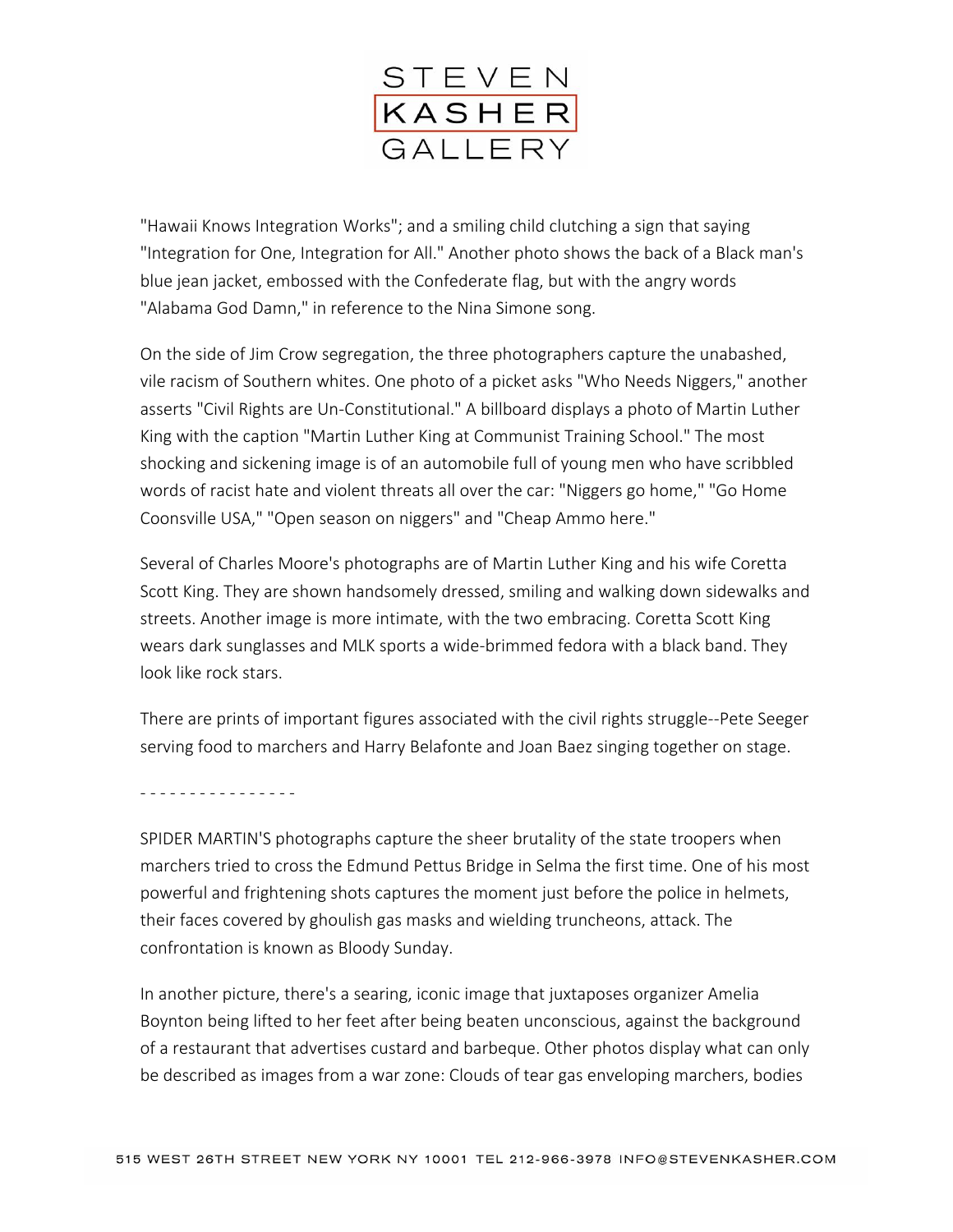

strewn along a grassy divider strip, police trampling and beating defenseless people who are retreating back over the bridge.

In a picture that speaks volumes, a close-up, side-angle portrait of a state trooper shows his white helmet emblazoned with the Confederate flag and the thick barrel of a shotgun. He looks like a pig.

Fast forward to Ferguson 50 years later. The pictures of the confrontation between marchers and state troopers on the Pettus Bridge are eerily reminiscent of those between protesters and the militarized police force in Ferguson during the marches to protest the killing of 18-year-old Mike Brown.

James Barker's photographs illustrate a different aspect of the civil rights movement and a much-needed one. His unframed, black-and-white photos capture ordinary moments in the struggle for freedom. They have never been shown in a major art gallery. At the opening reception, I asked Barker why he shot only in black-and-white, and he replied, "Color complicates things."

His prints show people doing the tedious logistical work of organizing. Civil rights activists from that era, as well as activists today, will appreciate Barker's photographs because the unglamorous, behind-the-scenes work that is essential to pull off an event is so often left out of exhibitions.

In one image, a church is so packed with people that dozens have to sit on the floor or stand. A young Black man is at the podium, speaking about the march to an interracial audience that is at rapt attention. The shot is a slap in the face to segregation. It's hard to believe now, but Blacks and whites sitting together in the south in 1965 was extraordinary and dangerous.

A lot of food preparation, planning and political discussion took place in dark, cold church basements. In a great photo, young and old, Black and white sit around a wood table talking in the basement of Selma's Brown Chapel. Another image shows a young boy carrying a box of evaporated milk surrounded by cartons overflowing with cans of Campbell's chicken noodle soup. The marchers had to be fed. And they had to rest.